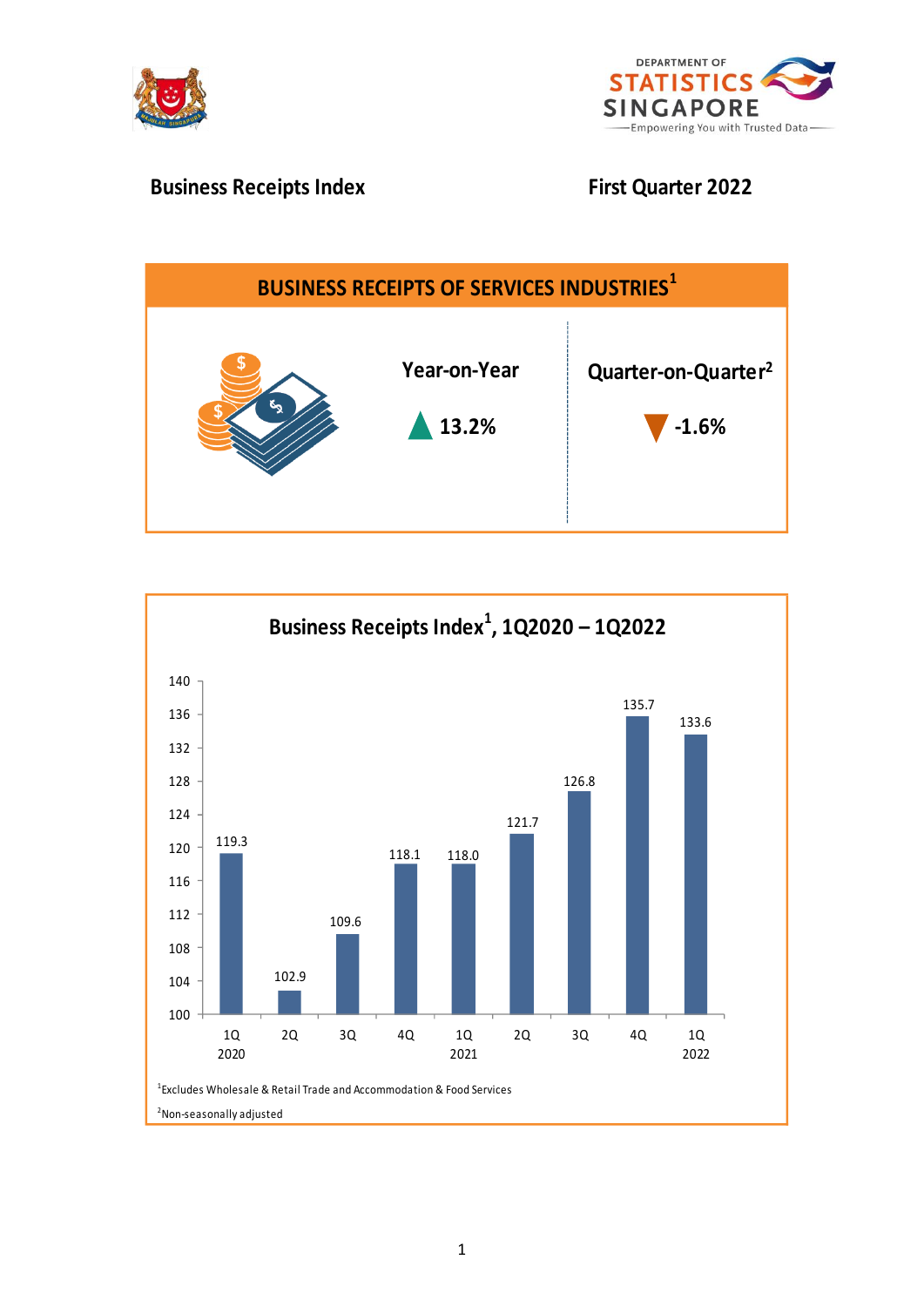## **OVERVIEW – SERVICES INDUSTRIES**

Overall business receipts of the services industries (excluding Wholesale Trade, Retail Trade and Accommodation & Food Services) increased 13.2% in 1Q2022 compared to the same quarter in 2021. All industries registered higher business receipts on a year-on-year basis.

On a quarter-on-quarter basis, overall business receipts (non-seasonally adjusted) decreased 1.6% in 1Q2022. Within the services industries, performance was mixed.

## **Year-on-Year Change**

The Transportation & Storage industry registered a year-onyear growth of 41.7% in revenue in 1Q2022, attributed mainly to the air and water transport segments. Air transport firms saw an increase in business activities due to the easing of global travel restrictions. Similarly, shipping lines saw an increase in freight rates and volume, resulting in higher revenue for the water transport segment.

The Information & Communications industry reported an increase of 22.6% in receipts due mainly to online marketplaces and web portals receiving higher revenue arising from an increase in business activities.

Similarly, the Professional Services industry recorded a yearon-year growth of 10.1%. Within the industry, firms engaged in legal, accounting, and architectural & engineering activities reported higher revenue.

## **Quarter-on-Quarter Change<sup>3</sup>**

The Professional Services industry registered a double-digit decline of 10.9% in turnover. In particular, firms engaged in head office activities and business & management consultancy activities reported a decrease in revenue compared to a quarter ago.

Similarly, the Information & Communications industry recorded a decrease of 5.0% in receipts, attributed mainly to the firms engaged in software publishing (which includes games publishing).

On the other hand, the Real Estate industry registered an increase of 4.4% in receipts, due mainly to real estate developers and firms letting out real estate properties.

| <b>Change in Business Receipts Index by Industry</b>                         |                                                                                                  |                                                                                                 |                              |                                                                          |                                                                                                            |                                |                                                                               |  |  |  |  |
|------------------------------------------------------------------------------|--------------------------------------------------------------------------------------------------|-------------------------------------------------------------------------------------------------|------------------------------|--------------------------------------------------------------------------|------------------------------------------------------------------------------------------------------------|--------------------------------|-------------------------------------------------------------------------------|--|--|--|--|
| Year-on-Year<br>$+41.7%$                                                     | <b>Transportation &amp; Storage</b><br>Quarter-on-Quarter<br>$\bullet\bullet\bullet$<br>$-1.7\%$ | Year-on-Year<br>$+22.6%$                                                                        |                              | <b>Information &amp; Communications</b><br>Quarter-on-Quarter<br>$-5.0%$ | Year-on-Year<br>$+6.0%$                                                                                    | <b>Finance &amp; Insurance</b> | Quarter-on-Quarter<br>$+1.2%$                                                 |  |  |  |  |
| Year-on-Year<br>$+9.2%$                                                      | <b>Real Estate</b><br><b>For Sale</b><br>Quarter-on-Quarter<br>.<br>.<br>$+4.4%$<br>86 mm        | Year-on-Year<br>$+10.1%$                                                                        | <b>Professional Services</b> | Quarter-on-Quarter<br>$-10.9%$                                           | Year-on-Year<br>$+5.6%$                                                                                    |                                | <b>Administrative &amp; Support Services</b><br>Quarter-on-Quarter<br>$+0.1%$ |  |  |  |  |
| <b>Education</b><br>Quarter-on-Quarter<br>Year-on-Year<br>$+2.3%$<br>$+3.7%$ |                                                                                                  | <b>Health &amp; Social Services</b><br>Quarter-on-Quarter<br>Year-on-Year<br>$+1.1%$<br>$-0.9%$ |                              |                                                                          | <b>Recreation &amp; Personal Services</b><br>Year-on-Year<br>Quarter-on-Quarter<br>Ж<br>$+0.4%$<br>$+0.1%$ |                                |                                                                               |  |  |  |  |

<sup>3</sup>Non-seasonally adjusted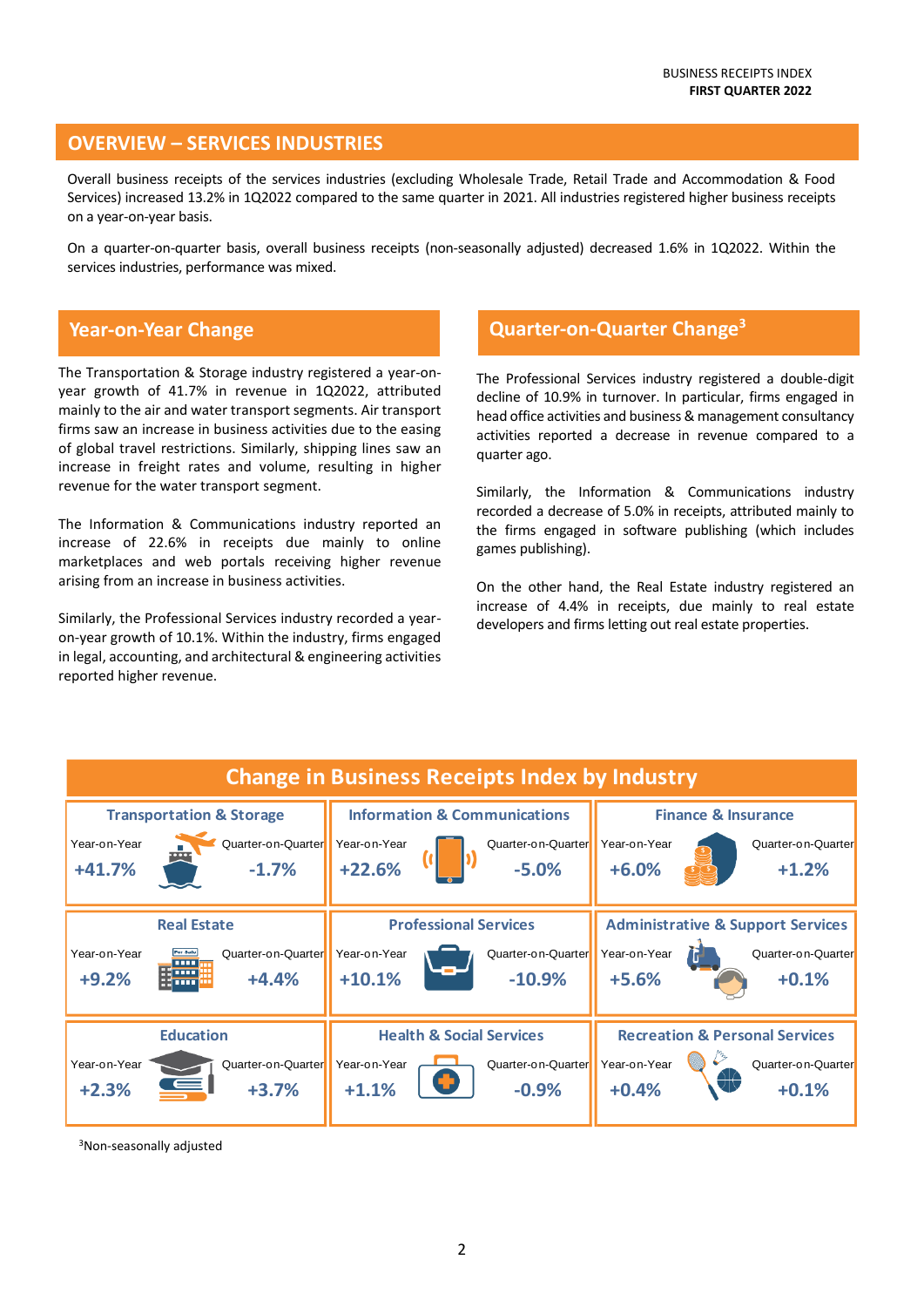| Table I Percentage Change of Dusiness Receipts index at Current Prices (2014–100) |           |                     |                                        |           |  |  |  |  |  |
|-----------------------------------------------------------------------------------|-----------|---------------------|----------------------------------------|-----------|--|--|--|--|--|
| Industry                                                                          |           | Year-on-Year Change | Quarter-on-Quarter Change <sup>4</sup> |           |  |  |  |  |  |
|                                                                                   | 1Q22/1Q21 | 4Q21/4Q20           | 1Q22/4Q21                              | 4Q21/3Q21 |  |  |  |  |  |
| Total Services <sup>5</sup>                                                       | 13.2      | 14.9                | $-1.6$                                 | 7.0       |  |  |  |  |  |
| Transport & Storage <sup>6</sup>                                                  | 41.7      | 48.0                | $-1.7$                                 | 11.7      |  |  |  |  |  |
| Information & Communications                                                      | 22.6      | 30.2                | $-5.0$                                 | 9.7       |  |  |  |  |  |
| Financial & Insurance                                                             | 6.0       | 6.3                 | 1.2                                    | 4.8       |  |  |  |  |  |
| Real Estate                                                                       | 9.2       | 4.0                 | 4.4                                    | 0.4       |  |  |  |  |  |
| <b>Professional Services</b>                                                      | 10.1      | 9.4                 | $-10.9$                                | 12.8      |  |  |  |  |  |
| Administrative & Support Services                                                 | 5.6       | 4.3                 | 0.1                                    | 1.3       |  |  |  |  |  |
| Education                                                                         | 2.3       | 4.1                 | 3.7                                    | 2.0       |  |  |  |  |  |
| <b>Health &amp; Social Services</b>                                               | 1.1       | 6.0                 | $-0.9$                                 | 0.7       |  |  |  |  |  |
| Recreation & Personal Services <sup>7</sup>                                       | 0.4       | 0.5                 | 0.1                                    | 25.9      |  |  |  |  |  |

## **Table 1 Percent Design Contract Of Prices Index 2014**

<sup>4</sup> Non-seasonally adjusted

<sup>5</sup> Excluding Wholesale & Retail Trade and Accommodation & Food Services

<sup>6</sup> Comprises land transport, water transport, air transport, warehousing & support activities for transport and postal & courier activities

 $7$  Comprises arts, entertainment & recreation, membership organisations' activities (e.g. business and professional membership organisations, religious organisations and interest groups), repair of computers, personal, household goods & vehicles and other personal services activities.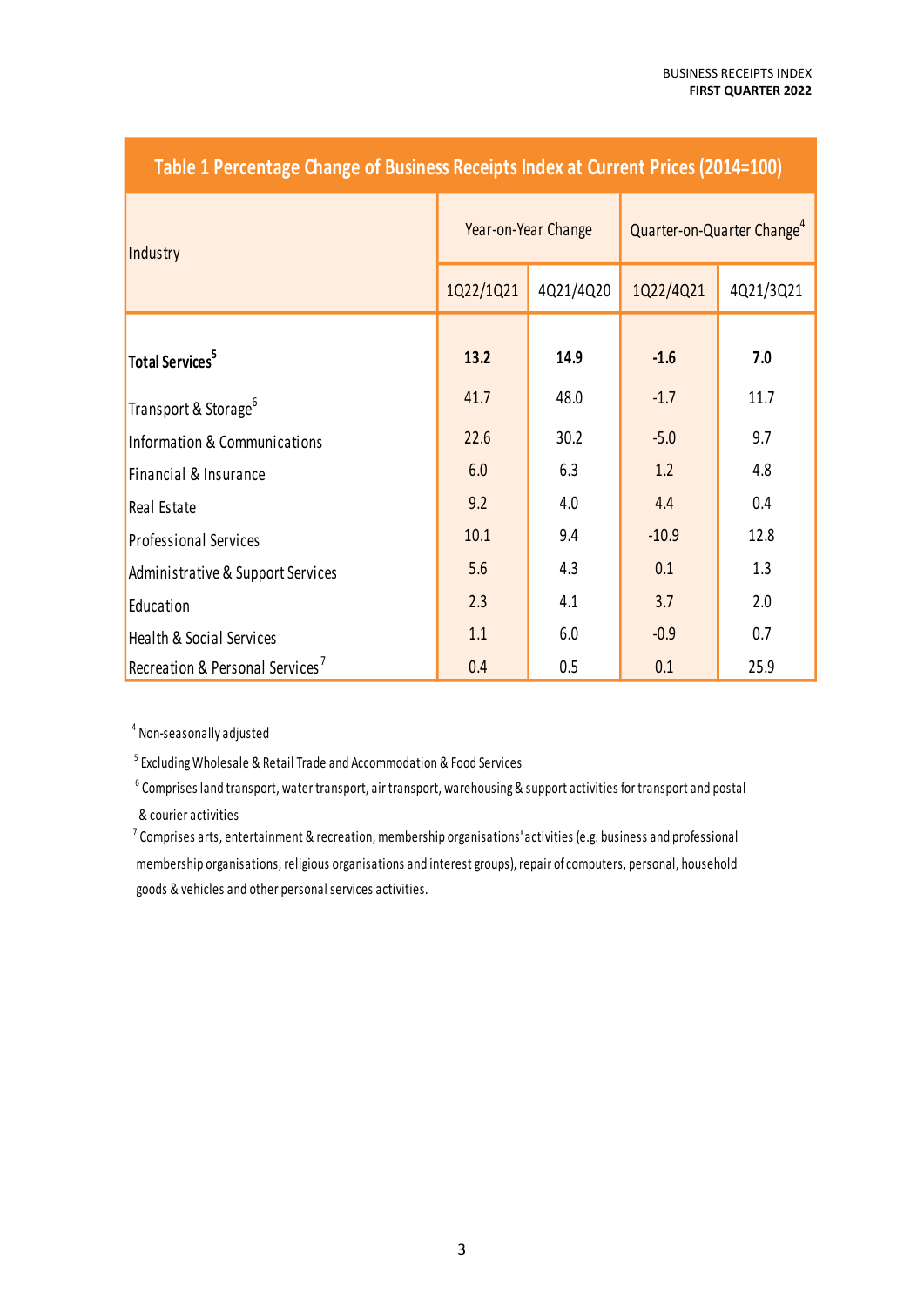## **EXPLANATORY NOTES**

### **Introduction**

The Business Receipts Index (BRI) for the services industries (excluding Wholesale Trade, Retail Trade and Accommodation & Food Services) measures the short-term changes in the amount of business or operating receipts on a quarterly basis. The BRI is compiled at current prices.

Business or operating receipts is the income earned from business operations (i.e. includes income from services rendered, sale of goods, commission fees as well as rental of premises and machinery & equipment).

To reflect the changes in the structure of the services industries over the years, the weighting pattern of the index series is revised regularly. The BRI series have been re-based from base year 2008 to 2014. The new BRI series (2014=100) has been released with effect from 1Q2015 report.

### **Data Collection**

Data for the compilation of the index is sourced from administrative data as well as the Quarterly Survey of Services (QSS) and Survey of Quarterly National Income Estimates conducted by the department.

The 2014-based BRI is compiled based on survey and administrative records of more than 11,000 enterprises.

### **Index Compilation**

To derive the BRI at detailed industry level, the quarterly business receipts for that industry is divided by the average quarterly business receipts for the same industry in the base year.

The overall BRI is then computed by combining the indices of the detailed industries, using weights which measure each industry's relative importance in the overall services sector.